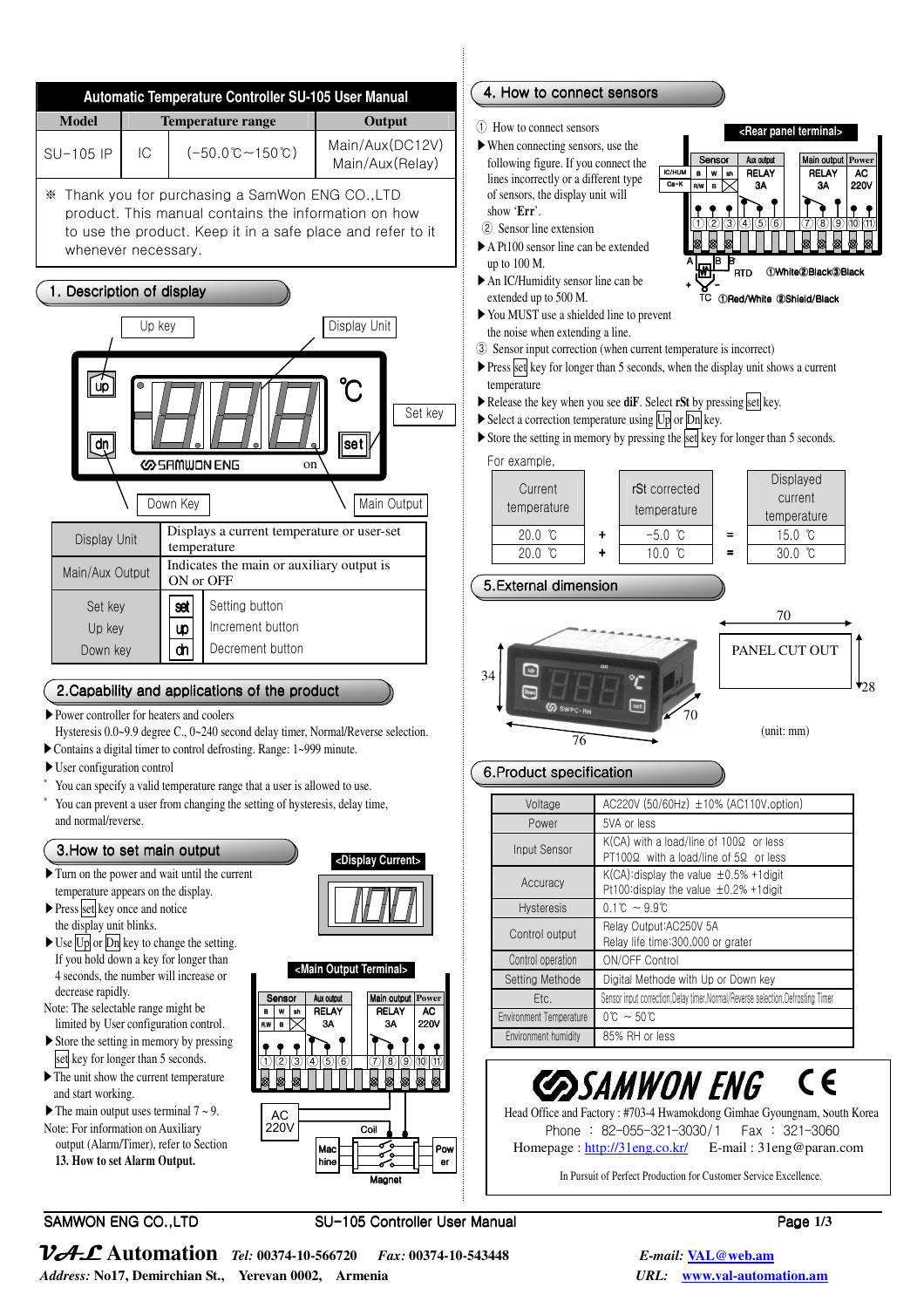#### 7.Hysteresis setting 7.Hysteresis Hysteresis setting

▶To change hysteresis, press SET key for longer than 5 seconds. Release the key when the display unit shows diF.

| $\triangleright$ Set the configuration as following using Up and Dn keys. |  |
|---------------------------------------------------------------------------|--|
| Item Setting<br>Description<br>User                                       |  |

- setting  $\begin{bmatrix} \n\end{bmatrix}$  diF  $\begin{bmatrix} 0.1 \sim 9.9 \n\end{bmatrix}$  Prevent relay vibration from hysteresis
- ▶Store the setting in memory by pressing the SET key for longer than 5 seconds.
- ▶Description of ON/OFF control based-on hysteresys value



### 8. Normal/Reverse output

| User<br>setting | Item | Setting | Description                          |
|-----------------|------|---------|--------------------------------------|
|                 |      |         | Controls the cooler (Reverse output) |
|                 | tyP  |         | Controls the heater (Normal output)  |

① Cooler On/Off control

- ▶When the current temperature becomes higher than a configured temperature, the main output relay turns on.
- ▶You can use a delay timer to protect a compressor.
- ② Heater On/Off control
- ▶When the current temperature becomes lower than a configured temperature, the main output relay turns on.

Note: In general, the B contact of a relay is used for reverse output. In this case, be cautious since the contact B is ON even though the power to the unit is turned off. For example)



SV=50.0,diF=5.0,dLt=0,tyP=H SV=-25.0,diF=5.0,dLt=0,tyP=C

9.Delay timer setting

 ▶In order to change the delay timer setting, press SET key for longer than 5 seconds while the display unit shows the current temperature. Release the key when the display

unit shows diF. Press SET key several times to select dLt.

- ▶After selecting a value using Up or Dn key, press SET key to store the setting in the memory.
- Description: When the delay time expires, the output turns on. User Item Setting Description Output become on after specified time
- ▶How the delay timer works

Case: the delay time is 0 second => the relay turns on as soon as output signal arrives.



delay time when dLt=5 **Relay Off Relay On** Case: the delay time is 5 seconds  $\Rightarrow$  the relay turns on after 5 seconds upon the arrival o output signal.

SAMWON ENG CO.,LTD SU-105 Controller User Manual 105 Controller Manual Page 2/3

## 10.User configurable settings

▶The following diagram shows configurable items. Select an item by pressing set key.



## 11. Factory default settings

▶ Make a note of the factory default settings before changing any one of them. Before making any change, understand and verify the validity of your setting(s).

▶Invalid factory settings may require service from the manufacturer.



VAL **Automation** *Tel:* **00374-10-566720** *Fax:* **00374-10-543448** *E-mail:* **VAL@web.am** *Address:* **No17, Demirchian St., Yerevan 0002, Armenia** *URL:* **www.val-automation.am**